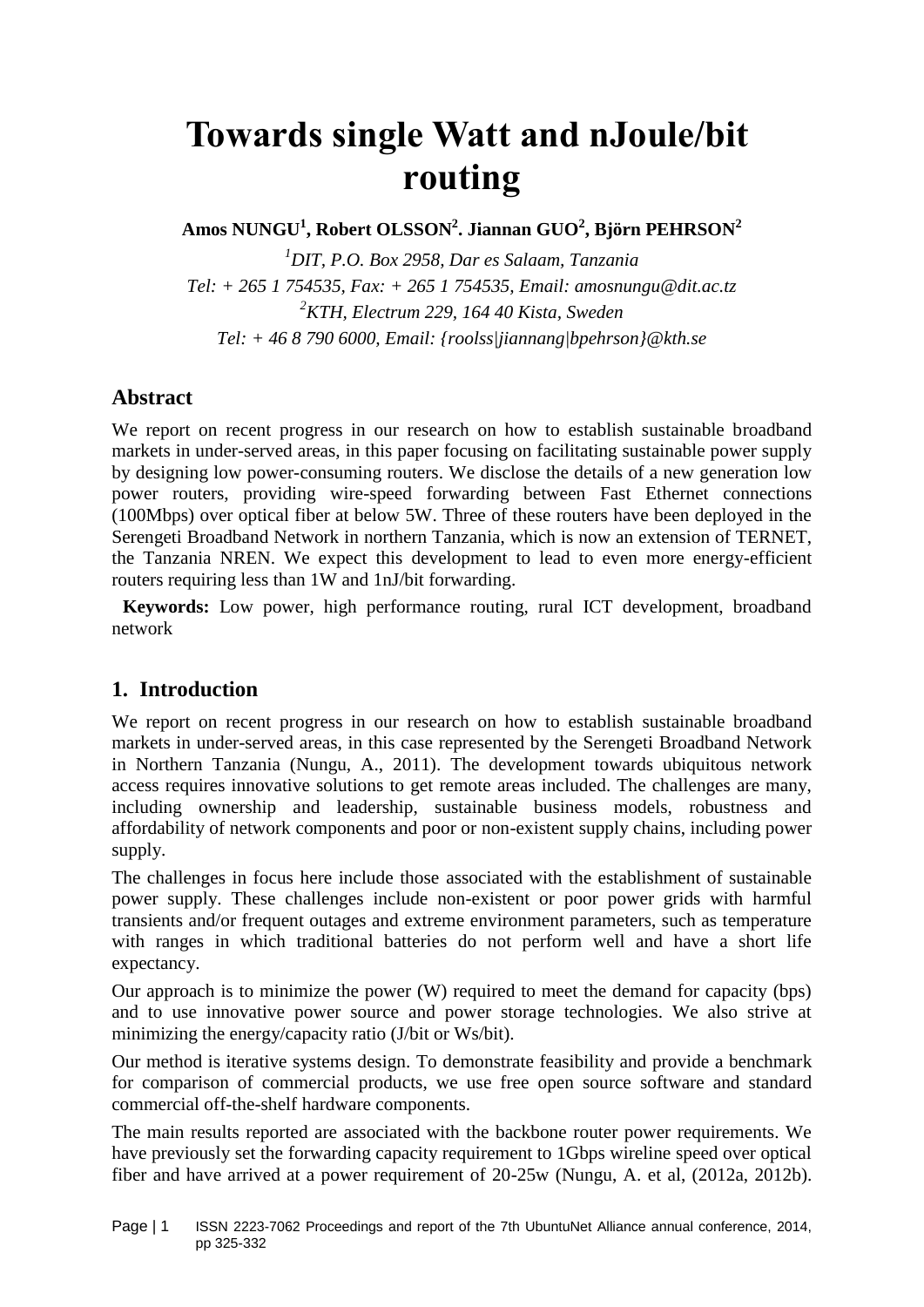By lowering the capacity requirement to 100Mbps, we have now reduced the power requirements to less than 5W, while maintaining the power/capacity ratio roughly at the same level  $\left(\langle 50 \text{ nJ/bit}\right)$ .

The current bottleneck in available hardware components is the I/O-bus. Since all available components for design of systems requiring less than 20W are currently all using USB2, the useful limit is 100 Mbps. Local network performance shows an impressive communication capacity of 5 Gbps using ipref3 over the loopback interface.

## **2. System Design**

#### **2.1 Motherboard and network interface cards**

Our low power router designs include a motherboard, network interface card(s) (NIC) supporting one or more optical Fast or Gigabit Ethernet SFP ports and an integrated power supply unit, including a charge controller and provisioning of the required voltage(s) and current control.

Although our focus is on optical fibre, we have tested network interface cards for different media, including optical fiber or UTP-cable (100/1000 Mbps Ethernet SFP or RJ45 ports) and wireless (wife, VHF/UHF).

The motherboard used in the 20W version (Nungu, A. et al, 2012a, 2012b) of our lowpower router is the Intel/ATOM-based Supermicro X7SPA (Supermicro X7SPA) supporting the PCIe I/O-bus, while the NIC is the Interface master Niagara 82048 (Interface masters Niagara 82048) providing four 1 GE SFP ports with digital optical monitoring and using the PCIe as the I/O bus. The idling power consumption of the Motherboard is 14W and for the NIC 8W. The differences between idling and full-load is negligible.



Figure 1: The first generation low-power router (20-25W) to the right and the second generation (4-5W) to the left. The new router has a much reduced footprint, weight and Bill of Material (BOM)

In the new low-power router, we use the fibergecko100 card (Lyconsys Fibergecko) with one 100/1000 Mbps SFP port each and USB2 as the I/O-bus. The power consumption is ~5W and the difference between idling and full-load is negligible. Using USB2 as the I/O bus is actually the bottleneck currently forcing the reduction of capacity. The USB standard (http://usb.org) was originally designed to replace a wide spectrum of serial and parallel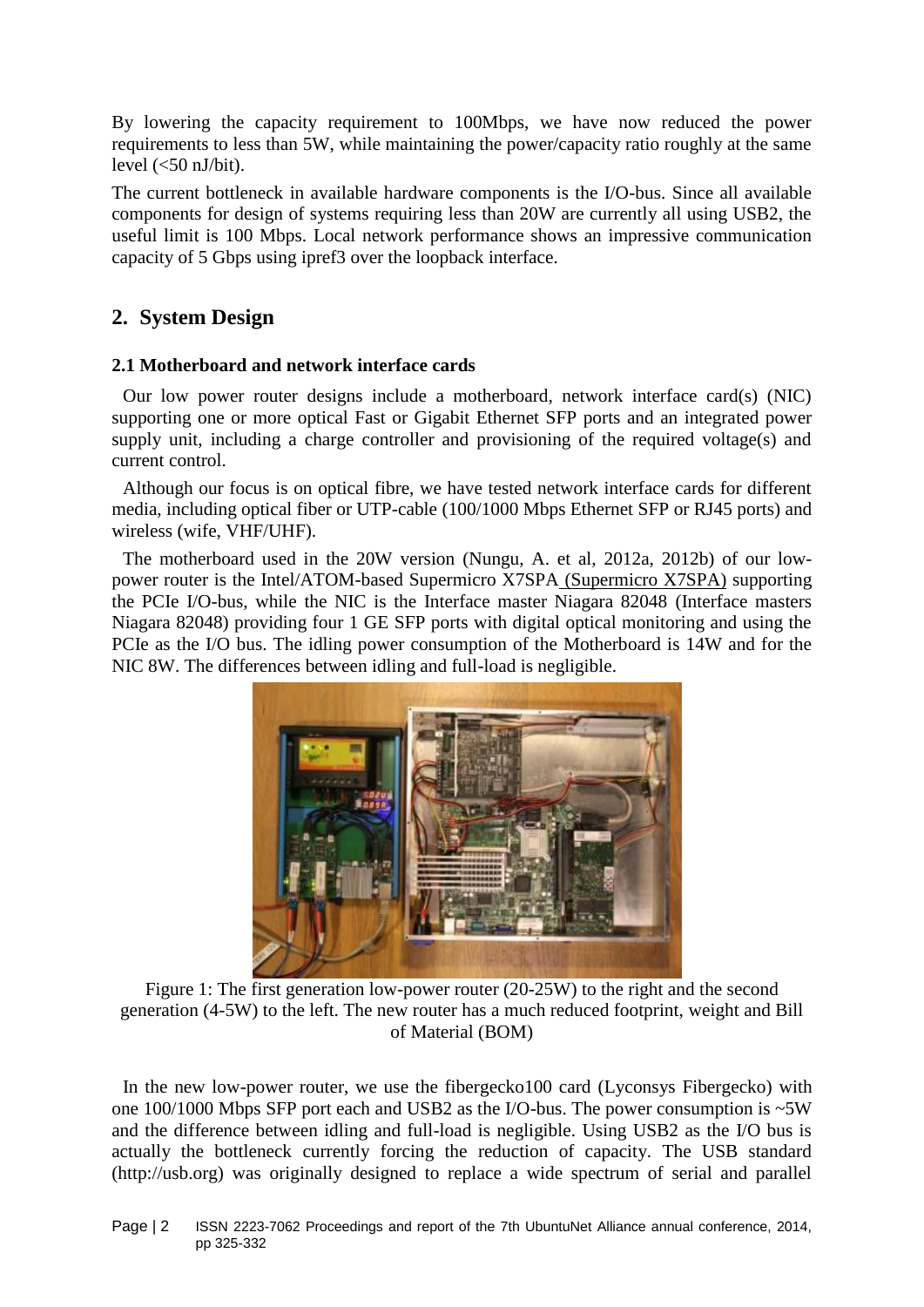standards for the connection of computer peripherals and power chargers for portable devices. The throughput capacity has grown from 12Mbps in USB1 (1996) to 280Mbps in USB2 (2000) to 10Gbps in USB3.1 (2013). We have currently not been able to find motherboards and network interface card supporting USB3. If and when components with the same functionality will support USB3 as I/O-bus, it will be possible to come back at wire speed forwarding at 1Gbps.

In SuperSpeed (SS) mode the data transfer can reach 5 Gbit/s which is tenfold improvement over USB 2.0 with 480 Mbit/s. Even an USB 3.1 revision called SuperSpeed+ has recently been announced with transfer rates up to 10 Gbit/s. This development promises low-power routers with very high bandwidth.

Our evaluation based on available motherboards for a design requiring less than 20W included

- Alix (Alix) based on the AMD Geode chipset, using ISA-style I/O bus, three 10/100 Mbps Ethernet RH45 ports, two USB2
- Raspberry Pi (Raspberry Pi)
- BeagleBone Black (BeagleBone Black)and
- Odroid U3 (Odroid U3/XU3a low cost and high performance development platform based on a Samsung Exynos 4412 ARM Cortex-A9 Quad Core 1.7GHz CPU with 2GByte RAM, a 10/100Mbps Ethernet with RJ-45 LAN Jack, 3 High speed USB2.0 host ports and GPIO/UART/I2C ports. The idling power of the motherboard is slightly more than 1W. The physical size of the motherboard is  $: 83 \times 48$  mm, Weight : 48g including heat sink

#### **2.2 Power supply**

The power supply unit includes solar cells and 220AC/13VDC power adapter as sources connected to a charge regulator card controlling the charging of a 12 V lead acid battery and monitoring the current levels. In the 20W version, the required voltage levels are provided via a picoPSU while in the new version a step-down converter to 5VDC is on the charge controller to power the Odroid Motherboard and Fibergecko NICs.

Due to earlier problems with the performance and lifetime of the lead-acid batteries due to high operating temperatures up to 40C, we are exploring different way of cooling the batteries. A rule of thumb says that each 8°C (15°F) rise in temperature halves the lifetime of a sealed lead acid battery. Also, the charging voltage must be adjusted to battery voltage, the higher voltage the lower charging voltage. This implies that the charge controller has to monitor battery temperature via a sensor on the battery. Many charge controllers assumes a nominal voltage, often 25C. Battery type (wet/sealed) and number of low-voltage disconnect (LVD) and the number of micro-cycles and depth of micro-cycles (typically between 20-70% of the nominal capacity) also impacts battery lifetime.

An extra challenge with solar driven systems is that the ambient temperature is higher during the sunny hours, which is when the batteries can be charged when using a solar panel. A sensor deployed at Nata site shows that ambient temperature varies between 15C and 40C, see Figure The battery life-time goes up if the temperature is lower and stable. We are now experimenting with placing the batteries underground. According to Jager, Tjapko (1982), the temperature is stable at 25C 0.5m down.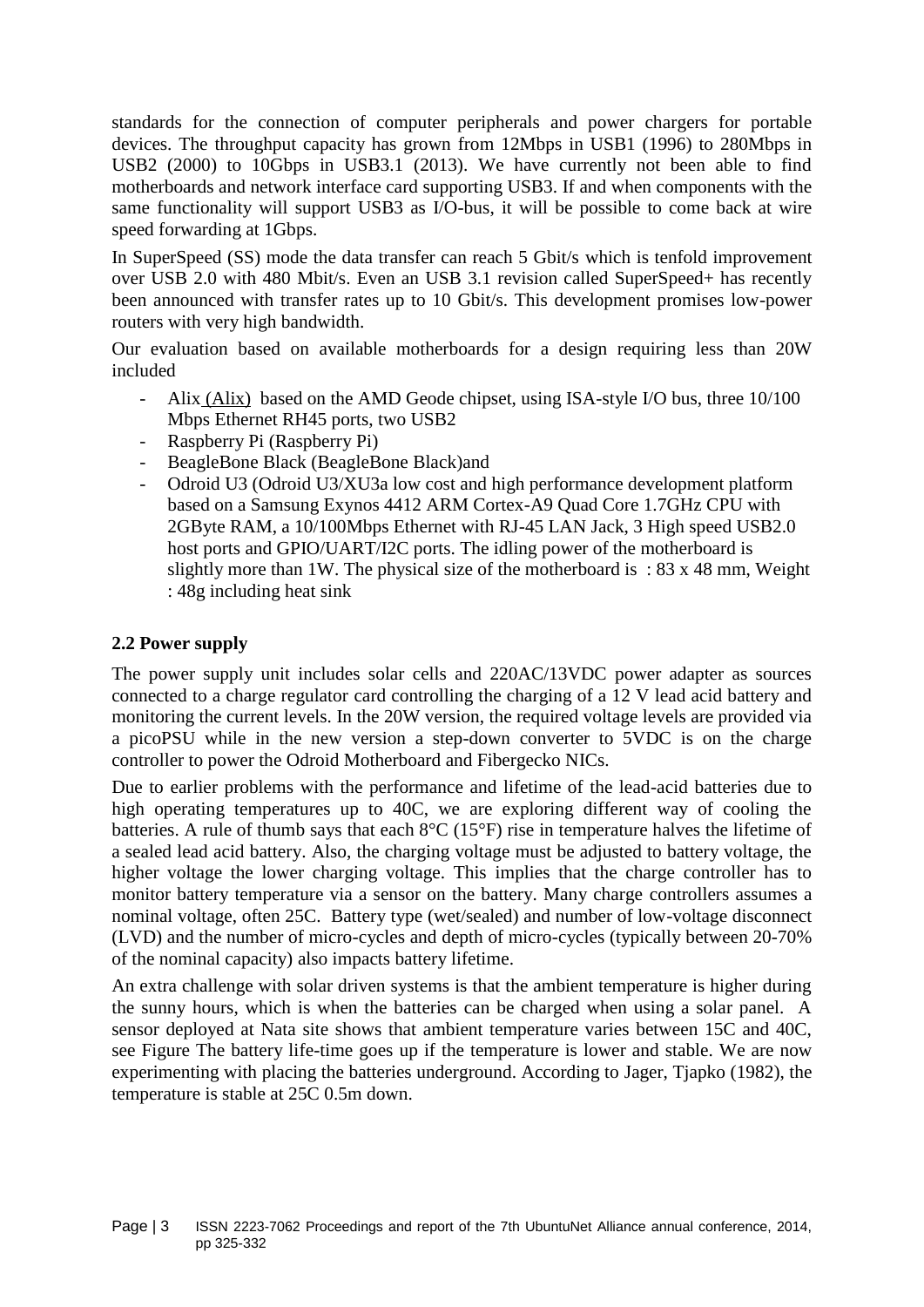

Figure 1: Temperature in Nata equipment box

As the power requirement approaches 1W, replacing traditional chemical batteries with ultracapacitor batteries becomes economically feasible. Such batteries are less sensitive to high temperatures and can take a much higher number of discharge cycles.

#### **2.3 Software**

The operating system used in the 20W version is the Bifrost Linux-distribution. In the new version, we use a minimal version of the Debian Linux distribution, a stripped custom Linux kernel and Quagga as routing software. Some Bifrost utilities and iperf3 for performance measurement software (iperf, n.d.) have also been added. This distribution is available on request.

#### **3. Measurements and tools**

Since packet forwarding is essentially based on table lookup, memory latency and bandwidth has a high impact on network and router performance, the lower latency and higher bandwidth, the better. The memory is normally partitioned into two cache levels, L1 and L2, and main memory. Their relative sizes matter. The memory latency and bandwidth was measured using the LMBench tool set (LMBench Tools for Performance Evaluation) The results of these measurements are presented at the top in figure 2 below illustrating the power vs latency/memory bandwidth perspective

The forwarding capacity (bandwidth) was measured in a network configuration with three routers in a row with the system under test in the middle using iperf/iperf3 (iperf, n.d.) These measurements are demonstrated in the middle diagram of Figure 2.

For power measurements, a Wattson instrument indicating both voltages, current, power and energy was used.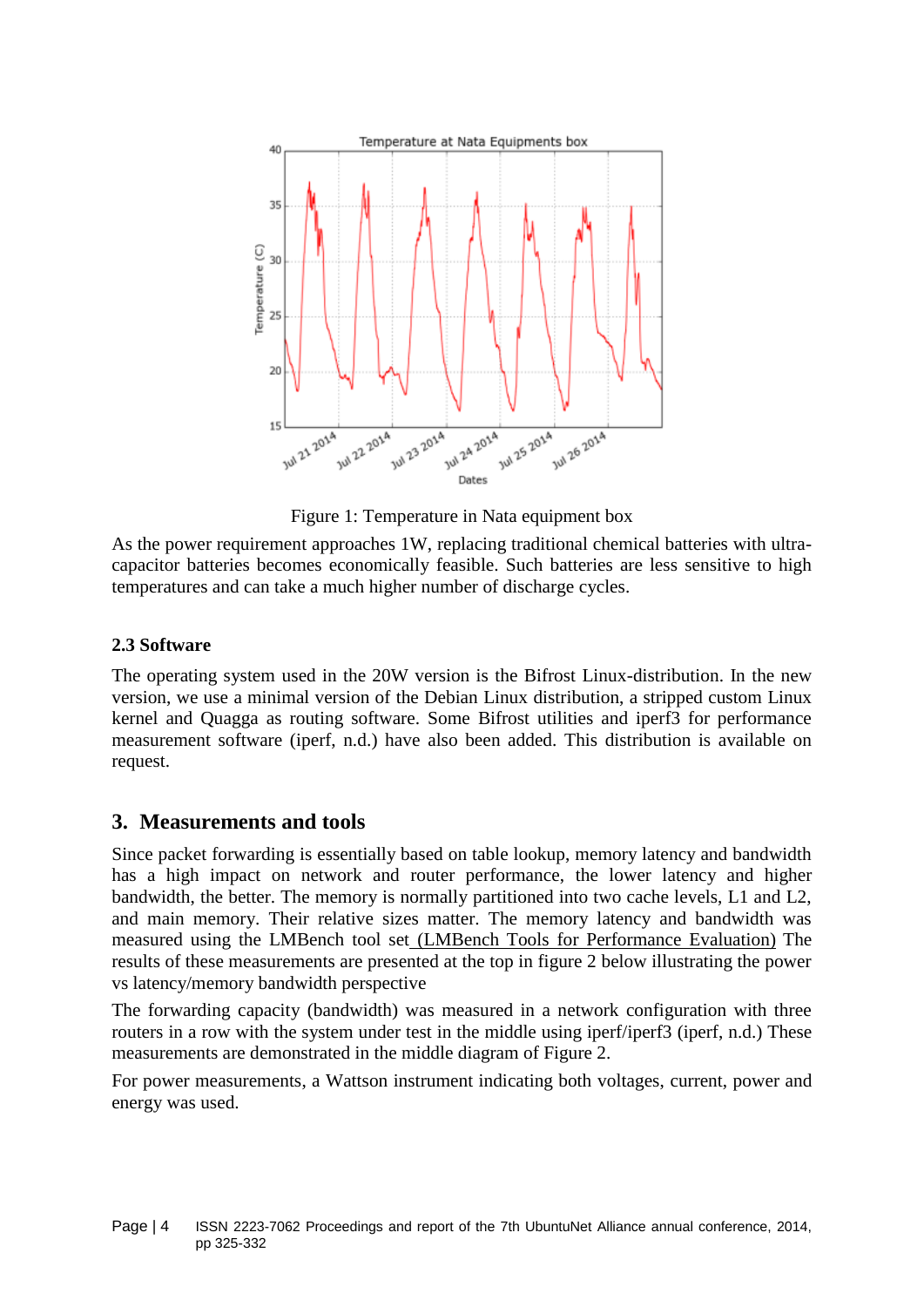

Mem. latency, mem. bandwidth & idle power. Plot rev 1.4

Figure 3: A benchmark of five low power platforms

The latency plot (on top), shows that the ATOM system has the lowest memory latency. The Odroid U3 is very close. We can even see Odroid U3 stays a little longer in the L2 cache.

Regarding memory bandwidth as measured with iperf (middle plot), ATOM also comes best out. Odroid U3 is, however, relatively close.

The idle power in the bottom plot is measured without NICs. The SuperMicro/ATOM-based system uses  $\sim$ 14W, the Alix board  $\sim$ 3.5W, and all three SOC-based systems  $\sim$ 1.4W, i.e. 10% of the ATOM power. RPi takes a little more than Odroid and BeagleBone black due to its relatively simple DC-design.

The comparison between CPU power consumption, latency/bandwidth and performance is very clear. The ATOM-based system has the best performance measure by memory latency and bandwidth, but the Odroid U3-based system is very close at 10% of the power used and at about the same power/capacity-level. It is also smaller in size and weight and more affordable.

When adding the two USB-SFP NICs (Lyconsys Fibergecko100) the total power consumed by our Odroid-based router becomes 4.57W when idling and 5.25W when fully loaded by forwarding at wire-speed ~95Mbps. The average power consumption depends on the traffic load but is normally closer to the idling power. The latency plot (on top), shows that the ATOM system has the lowest memory latency. The Odroid U3 is very close. We can even see Odroid U3 stays a little longer in the L2 cache.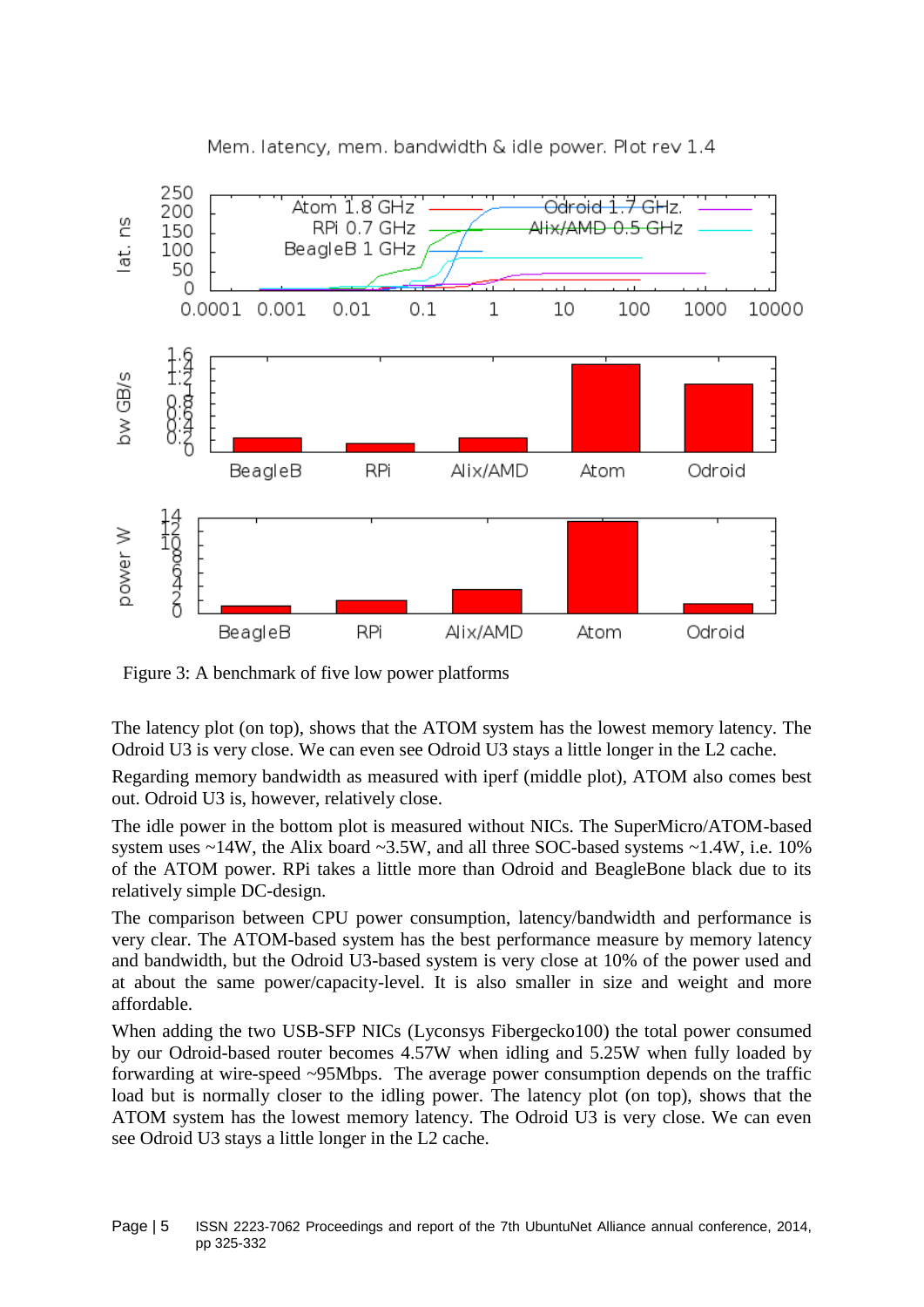Regarding memory bandwidth as measured with iperf (middle plot), ATOM also comes best out. Odroid U3 is, however, relatively close.

The idle power in the bottom plot is measured without NICs. The SuperMicro/ATOM-based system uses  $\sim$ 14W, the Alix board  $\sim$ 3.5W, and all three SOC-based systems  $\sim$ 1.4W, i.e. 10% of the ATOM power. RPi takes a little more than Odroid and BeagleBone black due to its relatively simple DC-design.

The comparison between CPU power consumption, latency/bandwidth and performance is very clear. The ATOM-based system has the best performance measure by memory latency and bandwidth, but the Odroid U3-based system is very close at 10% of the power used and at about the same power/capacity-level. It is also smaller in size and weight and more affordable.

When adding the two USB-SFP NICs (Lyconsys Fibergecko100) the total power consumed by our Odroid-based router becomes 4.57W when idling and 5.25W when fully loaded by forwarding at wire-speed ~95Mbps. The average power consumption depends on the traffic load but is normally closer to the idling power.



# **4. 4. Test and Deployment**

Figure 4: Network Topology of SBN, 2014-10-31

Three new 5 Watt routers have been deployed in SBN network along with the former ATOM-based routers, a network plan and topology can be found in Figure 4. Two routers at Nata and Mugumu are deployed to run over solar energy only, in order to experiment the power supply system with minimum load. Benefit from higher transmission power of duplex SPF, we bridges Bunda and Mugumu directly via a fiber trend bypassing Nata. By forming a star-like topology instead of line, we expect a more robust backbone network without singlepoint-of-failure.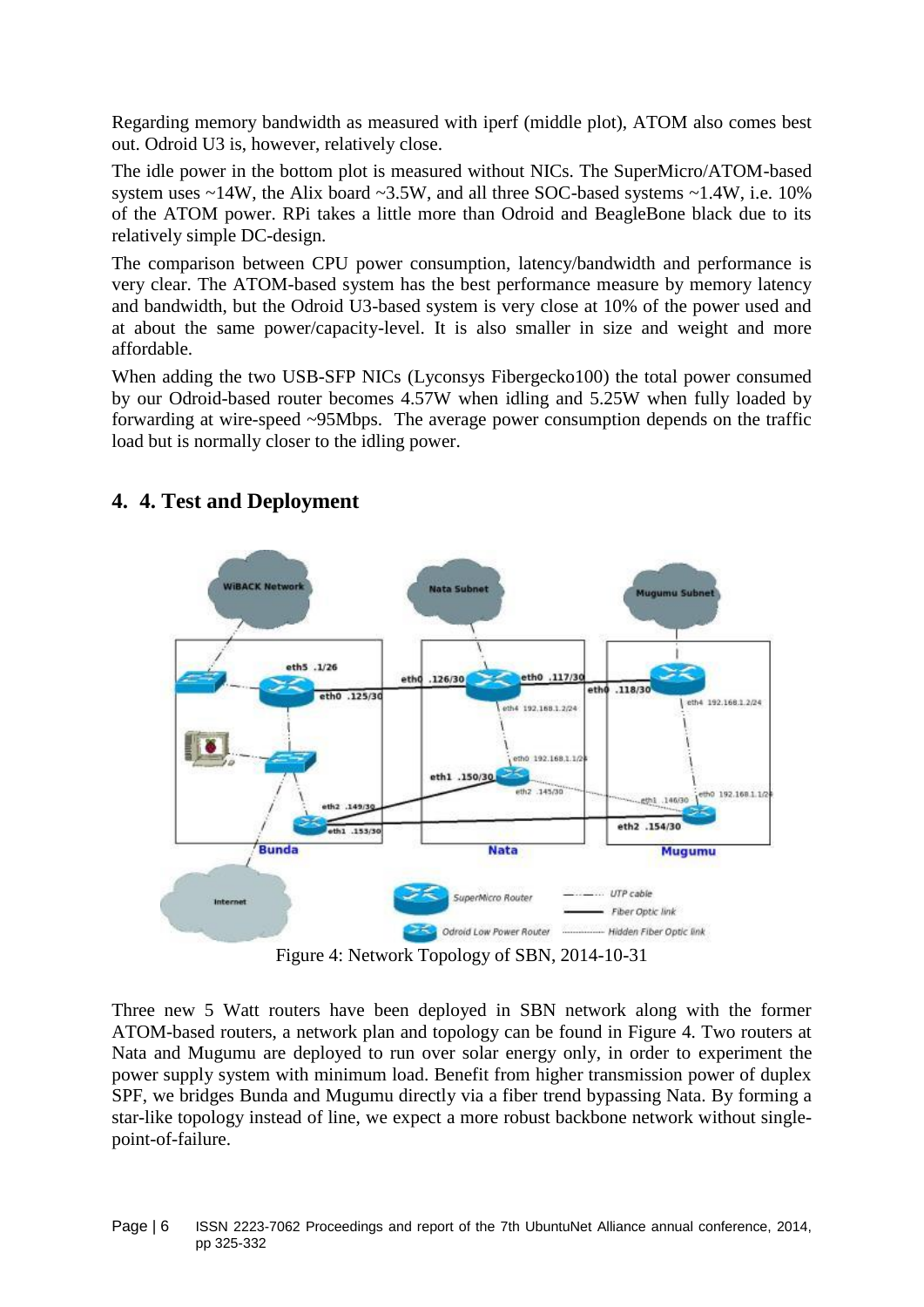# **5. Conclusions**

By accepting a reduction of the bandwidth of the network interfaces from Gigabit Ethernet (1000Mbps) to Fast Ethernet (100Mbps) caused by the USB2 bus bottleneck, we have been able to reduce the average power consumption of our backbone router from the 20W range to below 5W. This reduction in the demand for power has made the power supply considerably more manageable and facilitates the use of alternative power storage technologies such as ultra-capacitors. The reduction in size, weight and cost of the routers is also essential in rural settings.

Due to the still moderate traffic volumes in the Serengeti Broadband Network, where the routers are deployed, the reduction in bandwidth has so far not had an impact on the quality of service experienced by the users. We regard it as a matter of time until the performance bottleneck caused by the USB2 bus can removed, which will most likely facilitate increase the energy/bit ratio an order of magnitude allowing 1Gbps links.

The authors are currently in the process of evaluating a successor to odroid U3, the XU3 (Odroid U3/XU3) which supports USB 3.0 with a maximum bandwidth of 5 Gbit/s, and is also looking into the design of low-power USB3-based 1Gbps optical interfaces.

## **References**

Alix <http://www.pcengines.ch/alix.htm>

Battery management and Standards:

https://energypedia.info/wiki/Battery\_in\_a\_Photovoltaic\_Power\_Supply\_System\_Standards, http://batteryuniversity.com/learn/article/how\_heat\_and\_harsh\_loading\_reduces\_battery\_life

BeagleBone Black http://beagleboard.org/black

http://usb.org

Interface masters Niagara 82048, http://www.interfacemasters.com

Iperf Performance Testing Tool https://fasterdata.es.net/performance-testing/networktroubleshooting-tools/iperf-and-iperf3/

Jager, Tjapko. (1982). *The Soils of the Serengeti Woodlands, Tanzania*. Wageningen: Centre for Agricultural Publishing and Documentation.

LMBench Tools for Performance Evaluation http://www.bitmover.com/lmbench/

Lyconsys Fibergecko100 http://www.lyconsys.com/download/datasheet\_fibergecko100\_eng.pdf

Nungu, A. (2011) *'Towards Sustainable Broadband Communication in Under-served Areas: A Case Study from Tanzania'* PhD Thesis. KTH http://people.kth.se/~amnungu/publications.html

Nungu, A., Olsson, R., Pehrson, Jiawei Kang, Daniel Kifetew, D., and Rustamov, A. (2012b) "Inclusive Ubiquitous Access - A Status Report", IEEE Africomm 2012, Yaounde, Cameroon, November 2012

Nungu, A., Olsson, R., Pehrson, B. (2012a) 'Design and Implementation of an Inclusive Ubiquitous Access', *Int. Journal of Wireless Personal Communications,* Springer, November